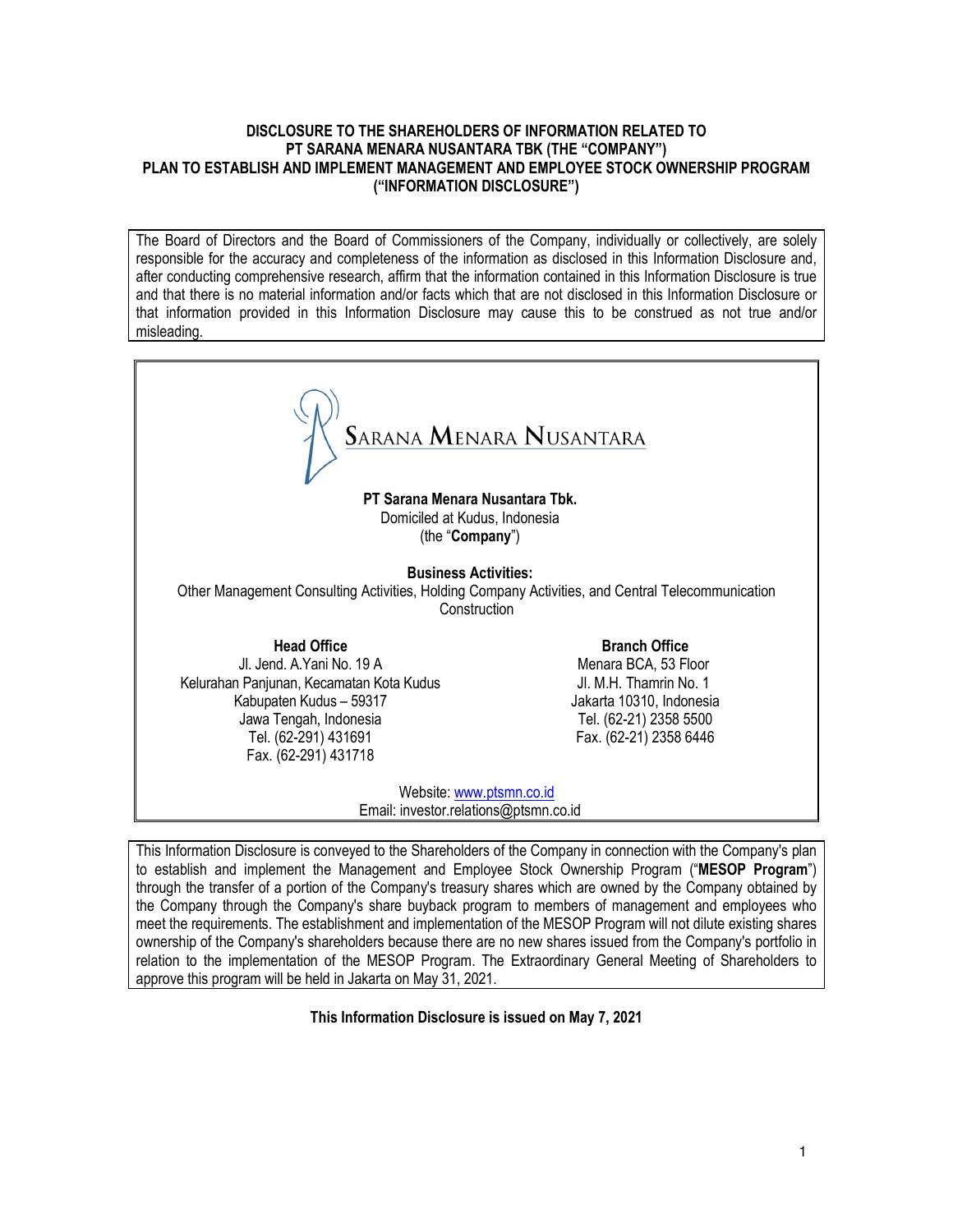#### I. BACKGROUND; PURPOSE & INFORMATION RELATED TO THE MESOP PROGRAM

The Company hereby informs the shareholders of the Company that in connection with the Company's share buyback program which is carried out based on the approval of (i) the Extraordinary General Meeting of Shareholders on 10 August 2018 and (ii) the Extraordinary General Meeting of Shareholders on 5 May 2020 ("Share Buyback Program"), the number of treasury shares owned by the Company from the Share Buyback Program as of April 30, 2021 is 1,190,457,400 which represents 2.3336% of all issued and paid-up capital of the Company.

Referring to the provisions of the Financial Services Authority Regulation No. 30/POJK.04/2017 on Buyback of Shares Issued by Public Companies ("POJK No. 30/2017"), the shares acquired by the Company from the implementation of the Share Buyback Program can be transferred by the Company, among others, through the implementation of the share ownership program by employees and/or members of the board of directors and the board of commissioners (management).

The Company hereby informs the shareholders of the Company that the Company intends to transfer a portion of the shares acquired by the Company from the implementation of the Share Buyback Program through the MESOP Program.

The MESOP Program is an offering program for employees, members of the Board of Directors and/or members of the Board of Commissioners of the Company and/or the Company's subsidiaries who meet the requirements to participate in owning the Company's shares ("Program Participants"). For the purposes of this Information Disclosure, Subsidiaries include companies whose shares are owned directly or indirectly by the Company and whose financial statements are consolidated to the Company.

The Company believes that the development of business and improvement of performance which the Company has achieved to date are supported by hard work and joint commitment from the management and employees of the Company. Whereas in order to support sustainable business activities as well as continuous achievements by the Company, the Company is also committed to maximizing the potential for business growth, including, among other things, providing support for improving employee performance.

The MESOP Program which will be established and implemented is expected to attract, maintain, motivate and provide incentives to management members and employees in order to increase the value of the Company and to align the interests of management and employees with the Company, and therefore will be able to improve the performance of employees and the Company in a sustainable manner, which in the end is expected to be able to increase the value to the Company's share ownership.

The MESOP program will be carried out by transferring a portion of the treasury shares obtained from the Shares Buyback Program by the Company. Therefore, the implementation of the MESOP Program will not dilute the share ownership of existing shareholders in the Company, because the shares that will be included in the MESOP Program are not newly issued shares from the Company's portfolio.

The amount or number of treasury shares which will be included in this MESOP Program will later be determined by the Company's Board of Directors after consulting with PT Sapta Adhikari Investama as the controlling shareholder of the Company by considering the proposals and/or recommendations received by the Board of Directors from the Company's Nomination and Remuneration Committee and also taking into account the situation and condition of the Indonesian capital market in general as well as the financial situation and condition and performance of the Company in particular.

As for the terms and conditions related to the establishment and implementation of the MESOP Program, including but not limited to, the mechanism and implementation of the MESOP Program, the requirements for employees and/or management members to become Program Participants, the implementation period of the MESOP Program, the procedure for implementing the transfer of shares to Program Participants and other requirements related to the MESOP Program will also be determined hereafter by the Company's Board of Directors after consulting with PT Sapta Adhikari Investama as the controlling shareholder of the Company by